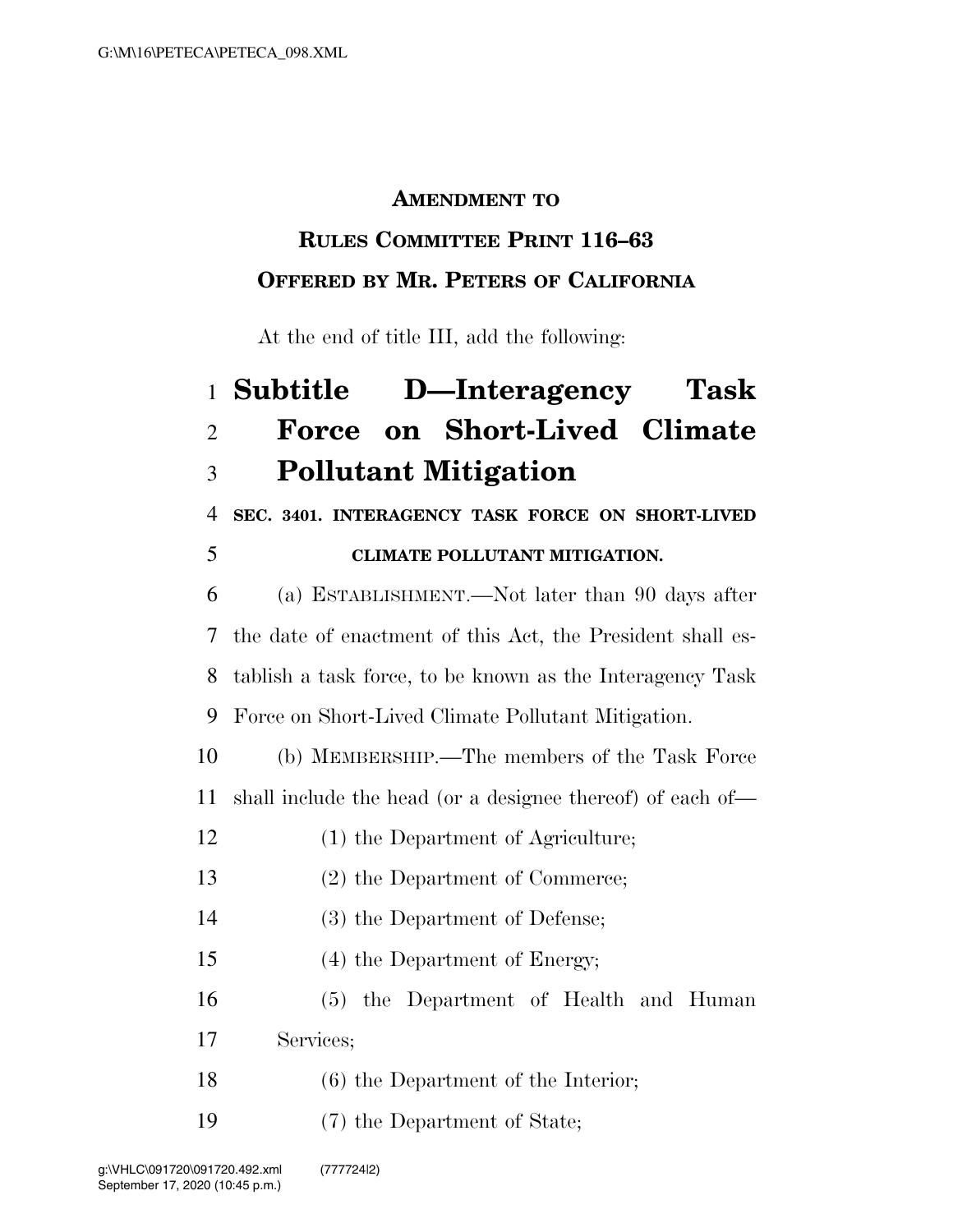| $\mathbf{1}$   | (8) the Department of Transportation;                |
|----------------|------------------------------------------------------|
| $\overline{2}$ | (9) the Environmental Protection Agency;             |
| 3              | (10) the National Oceanic and Atmospheric Ad-        |
| $\overline{4}$ | ministration;                                        |
| 5              | (11) the Council on Environmental Quality;           |
| 6              | (12) the United States Agency for International      |
| 7              | Development; and                                     |
| 8              | (13) any other Federal agency the President          |
| 9              | determines appropriate.                              |
| 10             | (c) DUTIES.—The Task Force shall—                    |
| 11             | (1) review the policy recommendations made           |
| 12             | $by-$                                                |
| 13             | (A) the Intergovernmental Panel on Cli-              |
| 14             | mate Change;                                         |
| 15             | (B) the United States Climate Alliance;              |
| 16             | (C) the Interagency Strategy to Reduce               |
| 17             | Methane Emissions;                                   |
| 18             | (D) the Council on Climate Preparedness              |
| 19             | and Resilience; and                                  |
| 20             | (E) the Clean Cooking Alliance;                      |
| 21             | (2) develop an action plan to reduce short-lived     |
| 22             | climate pollutants that incorporates any appropriate |
| 23             | proposals or recommendations made by the entities    |
| 24             | referred to in paragraph (1) that are relevant to    |
| 25             | short-lived climate pollutants;                      |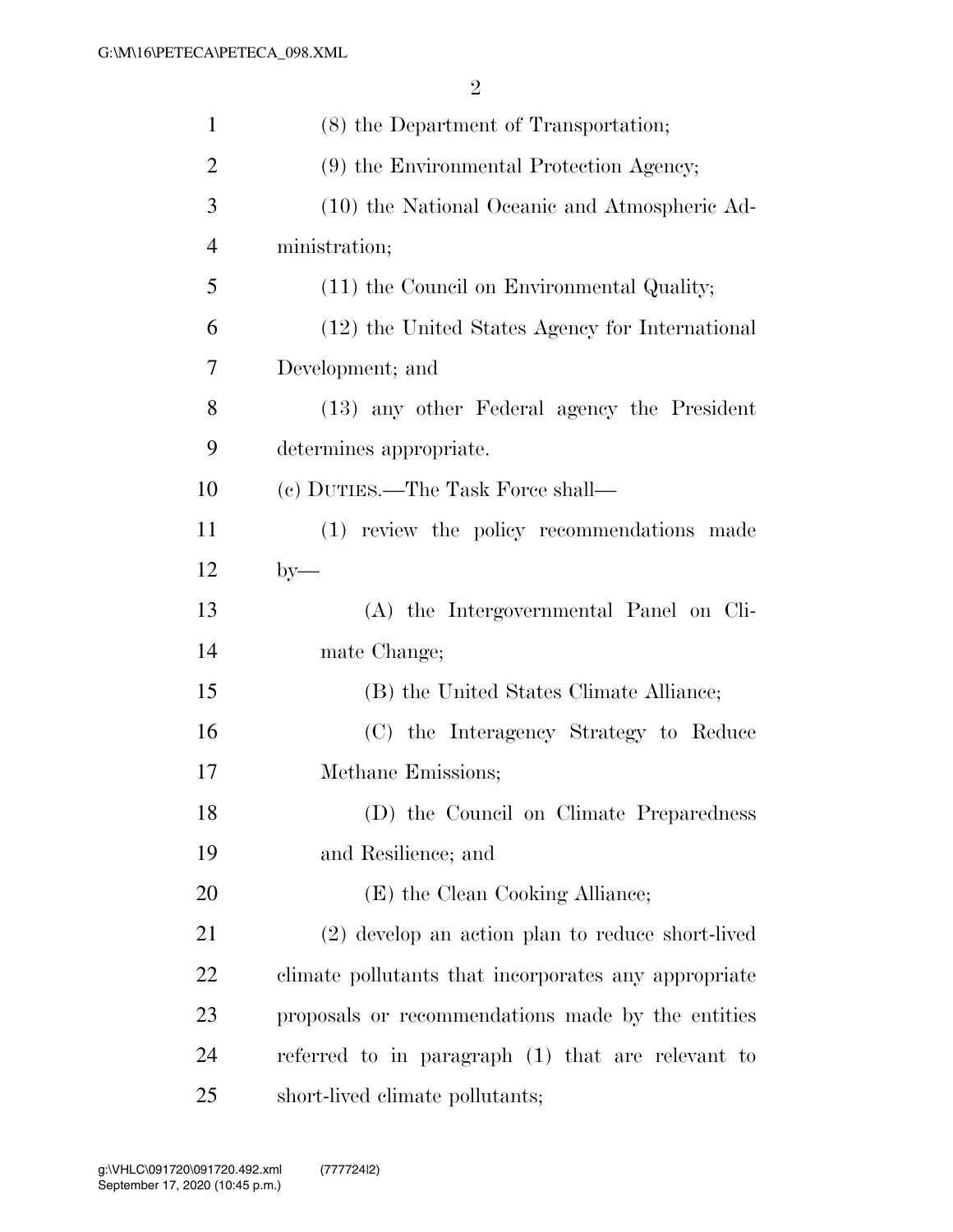| $\mathbf{1}$   | (3) identify any Federal program that is, or            |
|----------------|---------------------------------------------------------|
| $\overline{2}$ | could be, relevant to reducing short-lived climate pol- |
| 3              | lutants—                                                |
| $\overline{4}$ | (A) in the United States; or                            |
| 5              | (B) worldwide;                                          |
| 6              | (4) identify overlapping and duplicative Federal        |
| 7              | programs addressing short-lived climate pollutants      |
| 8              | that would benefit from consolidation and stream-       |
| 9              | lining;                                                 |
| 10             | (5) identify gaps and serious deficiencies in           |
| 11             | Federal programs targeted at short-lived climate pol-   |
| 12             | lutants, including gaps and deficiencies that can be    |
| 13             | addressed through a combination of assessment, sci-     |
| 14             | entific research, monitoring, and technological devel-  |
| 15             | opment activities, with an emphasis on—                 |
| 16             | (A) industry standards; and                             |
| 17             | (B) public-private partnerships;                        |
| 18             | (6) in developing recommendations,<br>consult           |
| 19             | with affected stakeholders in private industry; and     |
| 20             | $(7)$ not later than 18 months after the date of        |
| 21             | enactment of this Act, submit to the Committee on       |
| 22             | Energy and Commerce of the House of Representa-         |
| 23             | tives and the Committee on Environment and Public       |
| 24             | Works of the Senate a report describing the findings    |